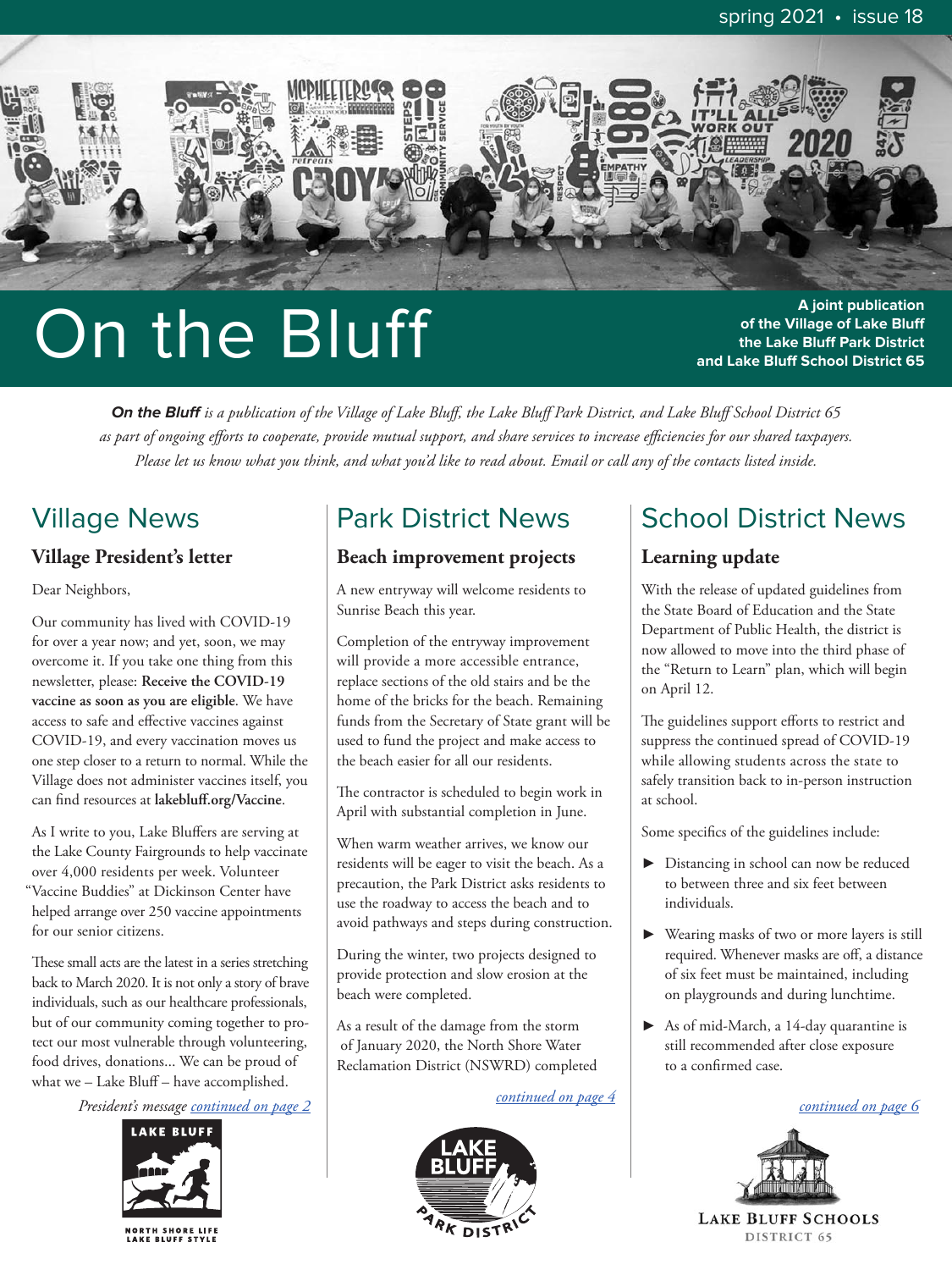# President's message

#### *continued from front*

#### **Business Forecast: Bright**

I am excited to report that, even during these challenging times, many of our local businesses [chose to further inv](#page-0-0)est in the Village. Local restauranteur John des Rosier has opened a new restaurant (Bonk) inside of our local bicycle shop (Lake Bluff Hub & Cycle) and may soon open a new speakeasy (Cache) in the basement of Inovasi later this year. Prairie Espresso and Wine Bar is expanding to add a nearby storefront to their Scranton Alley presence. Imperial Motors is building a new showroom just a few doors down south on Route 41. Lawrence Interiors owner/operator Gary Lawrence has secured zoning relief to open a pub in the rear of his building, opposite of Bluffington's Café.

Over the past 12 months, your Village worked to provide as many supports for our businesses as we were able to. We allowed dining and fitness classes on the Village Green, deferred or waived license costs while expanding business operations, and provided grants to businesses to make up for lost revenue and necessary COVID-19 related safety expenditures. Additionally, know that your Village is willing to further invest in our CBD and is working with the Architectural Board of Review to explore the possibilities of additional streetscape amenities and more parking.

The Village's own finances have fared well despite the pandemic. Many of the Village's land use decisions over the last ten years, especially in allowing the Target development, kept our financial outlook healthy despite one of the most challenging economic periods in American history.

#### **Hard at Work**

COVID-19 has – understandably – been consuming and taken up a lot of our focus. However, I want to make sure you know that your Village government has not "stood still" during the last year. As a few examples:

 We know we have a prime opportunity in the form of renewed interest from city dwellers leaving downtown Chicago. This has driven record residential real estate sales in Lake Bluff. Over a year ago, before COVID-19, the Village formed a group of professionals to promote and highlight our brand. These volunteers are hard at work developing a new campaign that will promote economic growth by raising awareness of the many benefits Lake Bluff has to offer for business and future residents alike.

News from the Village of Lake Bluff

- We continue to plan, budget, and identify funding for critical stormwater improvements. These will improve our resilience to severe storms such as the July 2017 flood event.
- Your Village Board has determined that it is in the best interests of the Village to undertake a comprehensive review of the rules that govern Planned Residential Developments, such as the Stonebridge development, before any future proposals are considered. This review will be an open public process and your participation is encouraged.
- The Historic Preservation Commission held many meetings seeking feedback and participation from the community as to how Lake Bluff can better preserve and transmit its architectural history. They recently concluded their study and have forwarded their recommendations to the Village Board, including ideas for new regulations, incentives, and priorities for preservation.

#### **Looking Forward**

Though not all public events may be held this summer, we are all looking forward to the opening of the year's Farmers Market, and the 125+1 Committee is still planning events this fall to celebrate our Village's anniversary. If we all continue to be careful as more of our citizens are being vaccinated, our lives will look a lot more normal soon as the threat from COVID-19 ends.

Speaking of endings… this is my last letter to you as your Village President. It has been an honor and privilege to serve you for the last 14 years on the Village Board – just as it was during my "first" career in Lake Bluff as a teacher and principal at the Middle School. I will sign off with a genuine appreciation for the many committed individuals that give their precious free time to our community. More than anything, the last year has shown us that volunteers are what makes our community an exemplary place. Keep up the great work, Lake Bluff!

Respectfully, Kathleen O'Hara, Village President

# Spring & Summer Tip

As the warmer weather approaches  $-$  finally here are some important reminders:

### **Lock Your Cars!**

It takes less than 20 seconds to open an unlocked car, grab what is in plain view, che the usual hiding places for other items, and get away. Don't be a victim! Lock your car doors and keep our community from being a target for theft and vandalism.

### **Special Events**

Many 2021 special events are still *"to be determined*" as the Village and our event ho continue to monitor the changing guidance around COVID-19. Stay tuned for more information later in May and June. Informat about special events is always available on th Village website, **lakebluff.org**

### **Spring Showers…**

The start of spring means that storms will b overhead soon. Make sure you are prepared! Check your gu[tters and sump](https://www.lakebluff.org) pump, and make sure your emergency contact informat (Smart911) is up-to-date by visiting *"Residents > Emergency Notification"* on the Village website. You can also find tips to prot your home under *"Residents > Stormwater*  **Solutions**" under the "*What You Can Do*" head

# **[Village of Lake](https://www.lakebluff.org/residents/emergency-notification) [Bluff](https://www.lakebluff.org/residents/stormwater-solutions)**

[40 E. C](https://www.lakebluff.org/residents/stormwater-solutions)enter A[venue](https://www.lakebluff.org/residents/stormwater-solutions#what-you-can-do)  Lake Bluff, Illinois 60044 Mon.–Fri. 8 a.m. to 4:30 p.m. 847-234-0774 vlb@lakebluff.org www.lakebluff.org

#### **Village Board of Trustees**

| Kathleen O'Hara, President   |               |
|------------------------------|---------------|
| Megan Michael, Village Clerk |               |
| Barbara Ankenman             | Joy Markee    |
| Regis Charlot                | William Meyer |
| Mark Dewart                  | Aaron Towle   |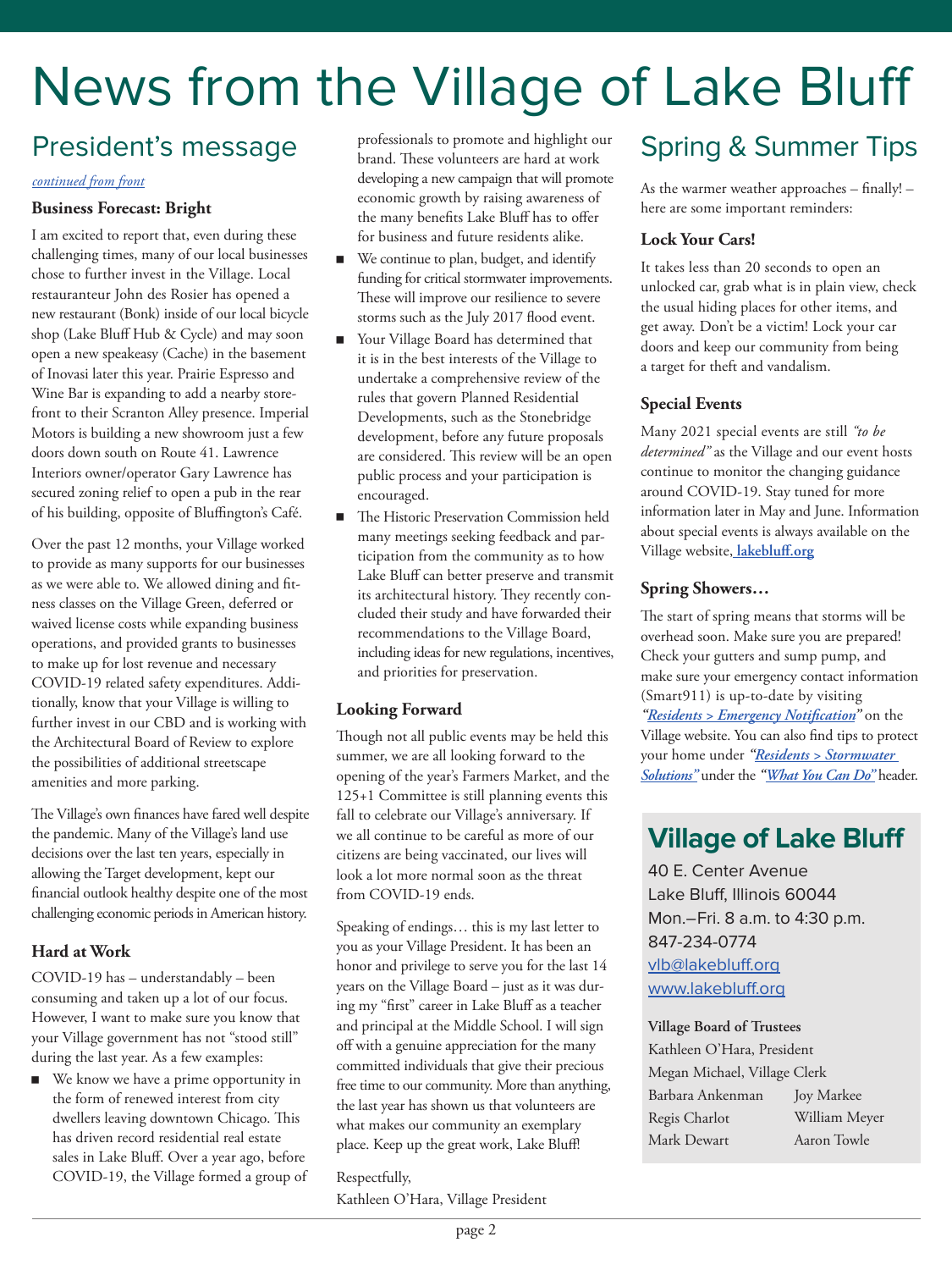

**NORTH SHORE LIFE LAKE BLUFF STYLE** 

# Ve[hicle Sticker](https://www.lakebluff.org)  Renewals

Starting May 1, new 2021 vehicle stickers must be displayed on the windshields of each vehicle registered within the Village (including leased vehicles). You should receive a renewal notice by mail soon.



| <b>License Type</b>                                 | Fee             |
|-----------------------------------------------------|-----------------|
| Passenger Car                                       | \$40.00         |
| <b>Truck</b>                                        | \$55.00         |
| Motorcycles                                         | \$25.00         |
| Seniors 65 or better                                | \$15.00         |
| College students with<br>vehicles away from<br>home | 50%<br>discount |
| Illinois "EL" (Electric<br>Vehicle) license plates  | Full<br>waiver  |

Stickers may be renewed online at the Village website (**lakebluff.org**), by mail, or by appearing in person at Village Hall (40 E. Center Avenue) Monday through Friday, from 8:00 a.m. to 4:30 p.m. **We strongly encourage you to renew online or by mail due to continued COVI[D-19 capacity](https://www.lakebluff.org) limits at Village Hall**.

For assistance, call (847) 234-0774.

Which item would you guess takes up the biggest portion of household trash, by weight: yard waste, food, or cardboard?

#### **If you guessed food, you'd be correct.**

In Illinois, food scraps are the largest category of household waste by a large margin; we send 4 times more food to landfills than yard waste.

# **Illinois: Top 5 Categories of Residential Landfill Waste (by Weight) Category Composition** Food waste 20.2% Cardboard and paper products (multiple categories) | 12.3% Yard waste  $4.7\%$ Glass bottles and jars and sexual sexual sexual sexual sexual sexual sexual sexual sexual sexual sexual sexual sexual sexual sexual sexual sexual sexual sexual sexual sexual sexual sexual sexual sexual sexual sexual sexual Other organic materials and the state of the 3.4%

Unfortunately, food waste isn't unique to Illinois. **Nationally, 30-40% of** the food that we grow in the United States goes to waste. Some of that waste happens on farms, in grocery stores and at restaurants, but the majority of that waste happens in our homes. That's an unsavory stat for most to swallow. And it should be. Because it's not just the food that's wasted, but all the water, fertilizer, transportation and labor that went into growing the food.

You already have compost service! In Lake Bluff, food and yard waste are collected by Groot weekly at the curb, year-round, at no additional cost. Anything that grows can be put in your compost pile such as yard trimmings, grass, leaves, most food waste (including nuts, eggshells, moldy leftovers, etc.). Even food-soiled paper can be composted; think greasy paper and cardboard, coffee filters and grounds, and teabags (paper teabags only, some are made of plastic). Check out an interactive Compost Guide to see everything that can be composted curbside at **lakebluff.org/CompostGuide.**

You'll be hearing a lot more about food waste and composting over the next several months, thanks in large part to a USDA grant awarded to our region. Twenty-five municipalities, haulers, composting facilities, farmers, community gardens, universities, and professionals have joined together to help divert compostable materials away from our landfills.

Lake County is currently working toward diverting 60% of all waste from the landfill by 2030. We're currently at 39%. Through your support and participation in composting, at home and at work, we will get there. Happy composting!

This material is based upon work supported by the U.S. Department of Agriculture under agreement numbe NR203A750001C028. USDA is an equal opportunity provider and employer.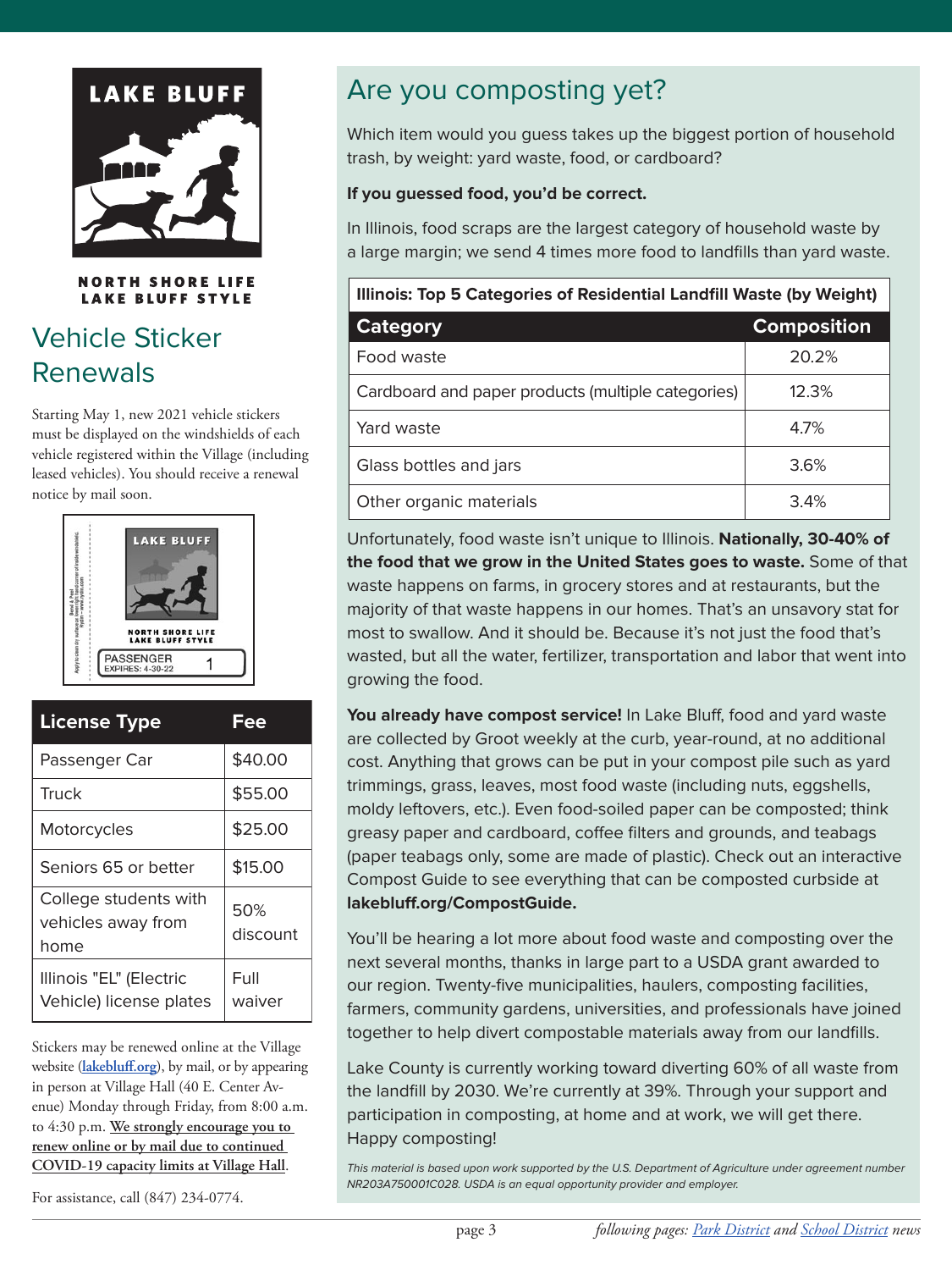# News from Lake Bluff Park District



### Beach projects

*continued from front*

raise the groin and revetment adjacent to their facility. NSWRD is planning to repair the parking lot in the early spring.

The Lake Bluff Park District was able to utilize the contractor and same unit pricing to improve approximately 80 additional feet of the north/south beach revetment. This added section will provide much needed protection for the south beach area, an area also damaged during that same storm.

### Future improvement options

The Lake Bluff Park District hired AECOM, costal engineer, to evaluate current conditions and anticipate damage at Sunrise Beach as well as study an outgrowth of erosion impacts caused by historically high lake levels. The report included several options to prevent future erosion problems specific to Sunrise Beach.

Proposed options to slow erosion include armor stone breakwaters and groin improvements to enhance the beach planforms and address erosion issues with the goal of slowing the progression and protecting underlying levels of clay.

Additionally, the Park District is working with AECOM to perform a debris migration assessment and develop a plan for the dog beach and northern beach area.

We understand the importance of the beach and bluff to the community and are committed to the ongoing maintenance and improvement of the beach.

### Pool procedure

**The Lake Bluff Pool will open on June 12! Memberships are available now.** 

Safety of our guests and staff is our top prior Lake Bluff Pool will operate with similar procedures to last year and follow all IDPH guidelines.

Season pass holders will be given priority entry until capacity is reached. After all pass holder have entered, daily passes will be allowed. After each time-slot, the pool will be cleared and disinfected for your protection. Deck chairs are available for reservation.

Staff will sanitize the facility as required und the Centers for Disease Control (CDC), Illinois Department Public Health (IDPH) and Park District Risk Management Association (PDRMA) guidelines.

Membership passes are limited so reserve your family's passes today.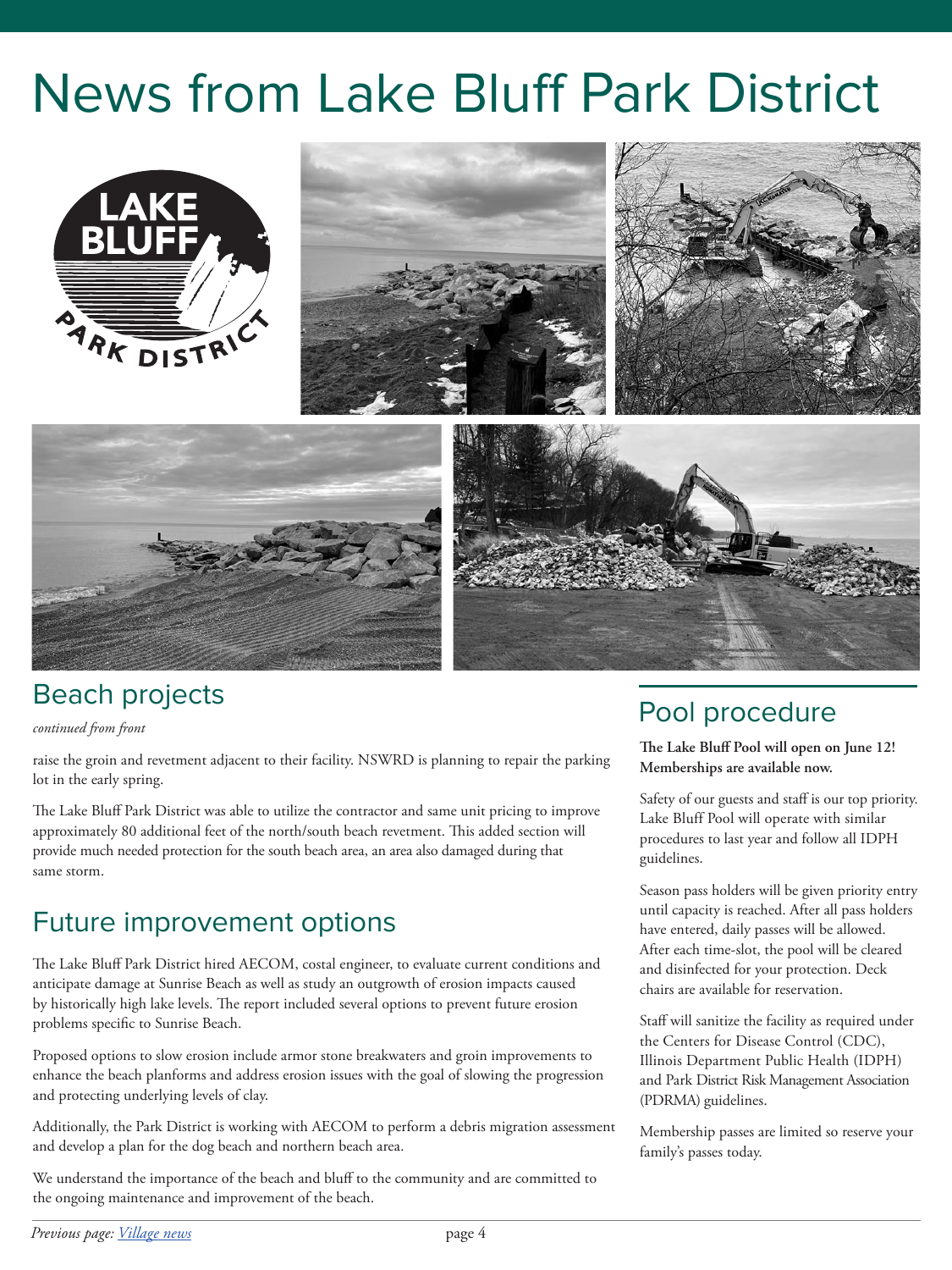### Volunteer with us

The district holds programs and events throughout the year where we welcome community volunteers.

There are one day service events for groups or individuals and longer-term commitments like coaching one of our youth sports programs. We offer tools and support to make your volunteer experience fulfilling.

- Become part of the team to restore our natural areas.
- Eagle Scout project opportunities available.
- Want to help clean things up? Become a volunteer on one of our beach or park cleanup days and help keep Lake Bluff beautiful.
- Coach young athletes in one of our sports programs like youth basketball. We are always looking for good coaches and mentors to help our young athletes grow.

# **Lake Bluff Park District**

355 W. Washington Avenue Lake Bluff, Illinois 60044 Phone 847-234-4150 www.lakebluffparks.org

#### info@lakebluffparkdistrict.org

**Your Park District Board**

Chris Mosbarger, President Paul Greenfield, Vice President, Treasurer [Kauri McKendry](https://www.lakebluffparks.org)  [Emily Lane](mailto: info@lakebluffparkdistrict.org)  Jennifer Beeler Niki Walsh Scott Weber

Ancel Glink, P.C., Attorney

#### **Park Board Meetings**

The Park Board meetings are scheduled at 6:30 p.m. the fourth Monday of each month at Lake Bluff Park District Recreation Center at Blair Park, 355 W. Washington Avenue in Lake Bluff.

Meetings will be held virtually until further notice. Please visit www.lakebluffparks.org for Committee meeting agendas and to view all regular Board meetings online.

# Park Board President's message

Dear Lake Bluff Park District Residents:

This spring and summer, we are pleased to offer a wide variety of ways for you to return to our parks, programs and facilities safely. The warm weather offers the option of outdoor programming space and current guidelines allow increased occupancy within our facilities and expanded enrollment for all camps and activities.

By developing innovative procedures emphasizing cleanliness and safety we have been able to overcome challenges and keep our facilities open and programs running. Last summer we were one of the few aquatic facilities in the area to open. We are now poised for another successful season at the pool based on experience while some communities are still undecided about opening aquatic facilities in 2021.

While the increasing popularity of tennis, paddle and pickleball offer an encouraging insight to the direction of racquet sports the golf club looks to build on the success of 2020. Thanks to the resurgence of the game the Golf Club welcomed almost 27,000 rounds to the Golf Club. Based on our lease agreement we collected over \$30,000 from GolfVisions.

The Board will continue to focus on how to best preserve Sunrise Park and Beach. Winter and spring projects are the first step towards protecting our prized asset for future generations to enjoy. We will explore all grant, fundraising and community partnership options. Staff continues to develop a Capital Plan to prioritize needs and preserve the quality of our facilities and parks.

As COVID-19 restrictions ease we will continue to adapt our operations keeping activities safe and enjoyable for everyone. We will work within state and local guidelines to bring back the popular programs and events we missed in the past year like Bluffinia and the Go Color Run that make Lake Bluff such a unique community.

I hope you will enjoy the beach improvements. They will make the lakefront a popular place when the spring arrives. I encourage all residents to enjoy time at the beach, pool, playing golf or just walking in the parks.

I look forward to seeing you there.

#### Best regards,

Chris Mosbarger, Board President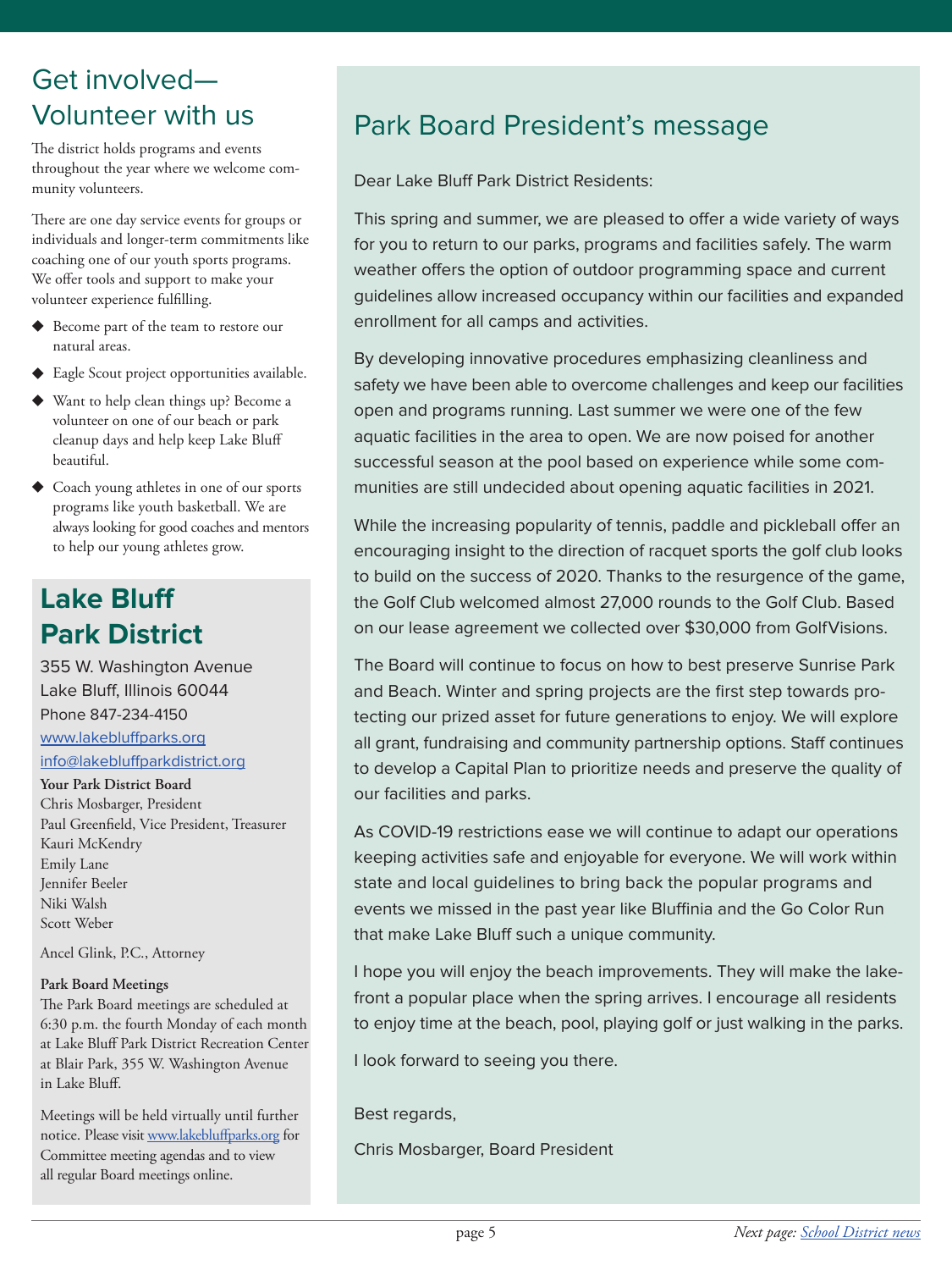### News from the Lake Bluff Schools Annual levy update Learning update

#### *continued from front*

"As COVID-19 cases in Lake County and the Lake Bluff zip code have dropped significantly and we are trending in a great direction, there are a number of challenges we are working through as we welcome more students back into the buildings," explained Superintendent of Schools Dr. Lisa Leali. These challenges include the following:

- Remote learning has to continue to be an integral part of programming to accommodate students who must quarantine at home. Students with any symptom of COVID-19 will be sent home until being cleared to return by their physician. Those who have been in close contact with them must quarantine as well.
- **Empty classrooms must continue to be** available so that students and teachers can move to an alternate classroom if a student exhibits the most dangerous COVID-19 symptoms. Their original classroom will then be fully disinfected, as has occurred frequently.
- To meet the requirement of no more than 50 students on a bus, administrators are working to accommodate additional riders, assign seats, and reroute buses.

### **Vaccination update**

As of mid-March, 91% of the staff had already had their first dose of the COVID-19 vaccine, and 53% had their second dose. By the time Phase 3 begins, most of the staff will have had their second dose, and the two-week waiting period required after the second shot will have expired. This will allow more flexibility with staffing because fully vaccinated individuals will not need to quarantine if they come into close contact with an infected person.

### **Asking for patience and vigilance**

"In order to welcome more students into the buildings safely and keep the schools open, we need a continued, collective effort to mitigate the risk of spreading COVID-19," Dr. Leali continued. "We are still experiencing cases of COVID-19 in our community and the impact of variants of the virus is unpredictable. We ask that parents and community members continue to be patient with us and to follow all the recommended health guidelines."

In December the Board of Education approved the 2020 property tax levy request for taxes to be collected in June and September 2021. The total estimated tax extension of roughly \$18.5 million (including debt service) represents a 2.8% increase over the prior year. Existing property will see an increase in line with the growth in the consumer price index (CPI) of 2.3%, with the balance coming from new property. The District bases the levy on long-term financial projections which include a comprehensive capital spending plan. Increasing revenue to keep p with inflation will enable the District to maintain balanced budgets while addressing ongoing facility needs. The District has been able to manage the incremental pandemic related costs within its normal operating budget and with the use of additional federal assistance grants.

# Playing Kindness Bingo at LBES

Students at Lake Bluff Elementary School recently played Kindness Bingo. To complete the Bi Board, a student carried out five "kindness" activities in a row. Once they turned in their card, they were eligible for a prize. Some of the Kindness Bingo activities included making a craft for someone, writing a nice note to a neighbor, making or cooking something for someone, orderin takeout from a Lake Bluff restaurant, and offering to do something nice for an elderly neighbor.

# LBMS musical: "We're all in this together"

High School Musical Jr., this spring's Lake Bluff Middle School play, is being produced in a who new way, as a "movie-style" musical. Their production will mix Zoom recordings and recordings of socially-distanced singing and dancing. In a nod to the current climate, masks and Zoom calls will be worked into the performance. The school will be featured as the backdrop for both live recordings and virtual backgrounds. Rehearsals and recordings will happen through mid- to late April, followed by three to four weeks of editing and live stream release in mid- to late May. "The theme song of "We're All In This Together" is certainly applicable," noted Superintendent Dr. Lisa Leali "We are so happy that students can benefit from this new creative outlet while we all make the best of these challenging times."

### Retiring Board members look back

School Board members Leigh Ann Charlot, Julie Gottshall, Richard Hegg, and John Marozsan complete their time on the Board this spring. "My eight years on the school board have been b challenging and rewarding on so many levels," said Mr. Marozsan. "Saving taxpayers \$4 million dollars by refinancing bonds while being a part of the LBMS renovation were certainly highlights. Seeing students present accomplishments at Board meetings, and working with teachers and the administration to achieve our high goals has also been very satisfying."

- "One of the most important roles of the school board is the hiring of the superintendent," added Leigh Ann Charlot, who has served ten years on the Board. "Among our successes as a board, hiring Dr. Jean Sophie, and now Dr. Lisa Leali, were important accomplishments. Both are strong, student-centered leaders who have done a great job of leading the Lake Bluff Schools."
- "Throughout my eight year tenure, the Board has had a terrific distribution of skills, interests, an viewpoints, all shared actively and respectfully," said Julie Gottshall. "This dynamic, along with the tremendous leadership and commitment of our administrative team, has served our school community well. When I joined the Board, we adopted the District's mission statement, "*Exceller in Education, Enthusiasm for Life, Every Student, Every Day,*" which has been our culture and become our catchphrase. We can be proud of how our District has truly exemplified that spirit.
- "It has been a pleasure participating on a Board of thoughtful and respectful members with vari skills and experiences," added Richard Hegg. "As we exit, the District is in solid financial condit with a strong administrative team and outstanding instructors. In an unbelievably difficult year the Lake Bluff Schools have continued to enrich and strengthen the fabric of our community."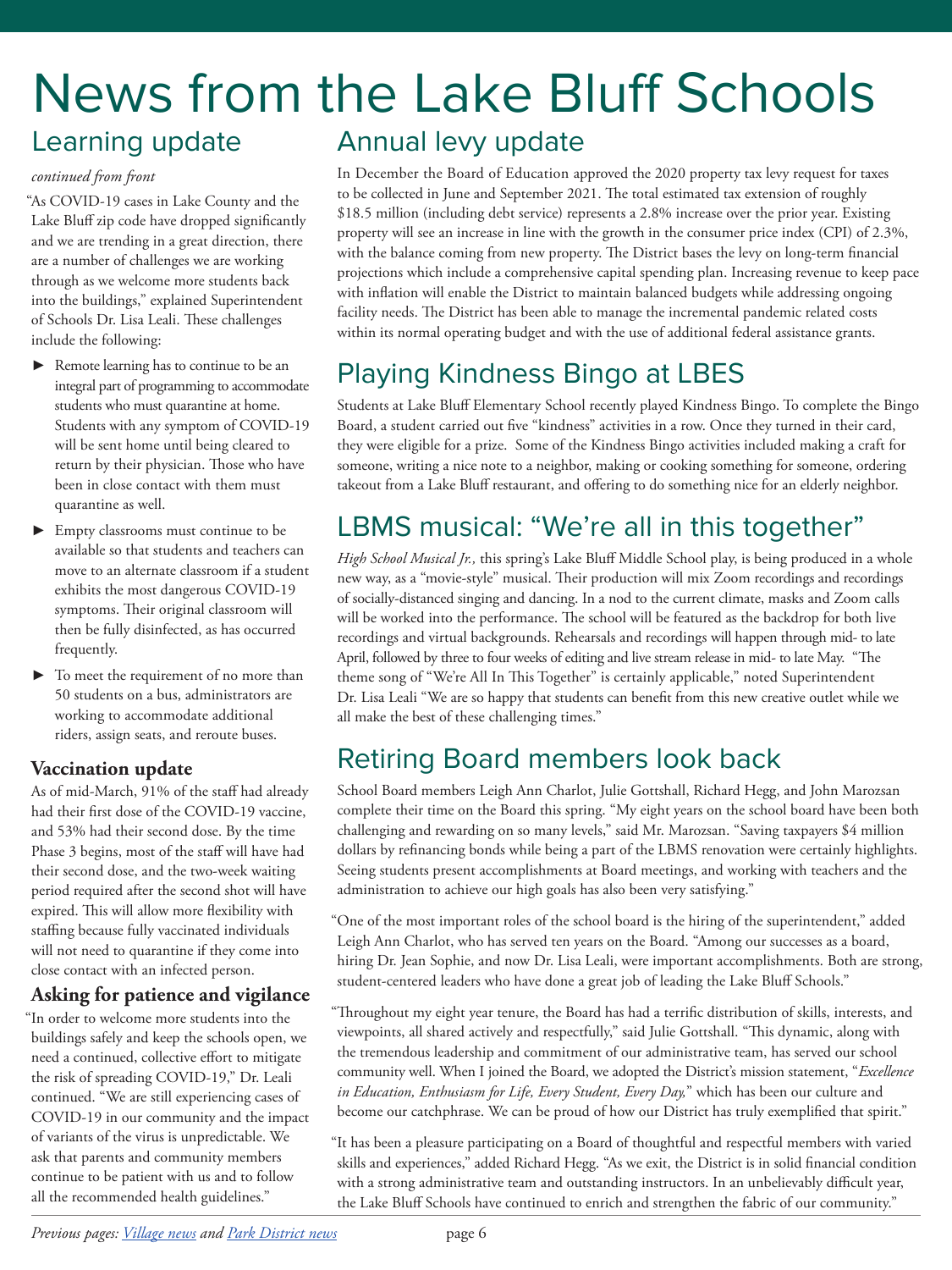

**LAKE BLUFF SCHOOLS** DISTRICT 65

# School Board Pre[sident's messa](http://www.lb65.org)ge

This president's message is about celebrating transition. Spring is a time of transition and new beginnings so we are celebrating the retirements of four veteran Board members and welcoming four who will be newly elected. We are celebrating the excitement that comes with this transition along with collaborative community partnerships that have and will be established between new and old, along with other stakeholders in the community.

**Retirements.** April 27, 2021 marks the last Board meeting for Leigh Ann Charlot, Julie Gottshall, Richard Hegg, and John Marozsan. Leigh Ann began her career on the Board in May of 2011, while Julie, Richard and John

of service to their community over the years. Between the regularly scheduled Board meetings, the committee work, the ad hoc meetings, the meeting preparation, the countless phone calls and emails, the formal training, and the community ambassadorship the time commitment is significant. This is all unpaid volunteer time and each of these Board members has been dedicated to this important work as if it was their full-time career. The accomplishments of this generation of school Board are too long to list in detail, but are significant. They have made extraordinary contributions in the areas of fiscal stability, better governance, and curricular and social emotional support for the district, community and students. I am grateful for having had the opportunity to serve with these dedicated and selfless volunteers. Lake Bluff Schools are forever better for their service. They should be very proud of their work. Please join me in extending your appreciation to Leigh Ann, Julie, Richard and John.

**New Board members.** On the same day that our outgoing Board members retire, we swear in four new Board members. Amy Donohue, Lauren Hirsch, Tim Penich, and Carrie Steinbach will have been elected on April 6, 2021. They will embark on a journey that is both challenging and rewarding. They have

### **Lake Bluff School District 65**

121 East Sheridan Place Lake Bluff, Illinois 60044 Phone 847-234-9400 • www.LB65.org

#### *Excellence in Education, Enthusiasm for Life, Every Student, Every Day.*

Mark Barry, President Julie Gottshall, Vice President Leigh Ann Charlot, Secretary Andy Duran Richard Hegg Anne Hill John Marozsan

#### **Your District 65 School Board School Board Meetings**

Regular School Board meetings are usually held on the fourth [Tuesday of each mo](http://www.lb65.org)nth at 7:00 p.m. Committee of the Whole meetings are usually held at 7:00 p.m. on the Tuesday two weeks prior to the regular meetings of the School Board. Unless otherwise announced, meetings are held in the Lake Bluff Village Hall, 40 E. Center Avenue. Meetings are televised live within Village boundaries on Comcast Channel 19 and rebroadcast throughout the week. Videos of the meetings are available at www.LB65.org within 10 days.

Due to COVID-19 developments in Illinois, Governor Pritzker has issued an Executive Order to suspend physical presence requirements under the Open Meetings Act (OMA) to all public bodies across the state. Therefore, the Board of E[ducation meetings](http://www.lb65.org/boe/meeting-videos) may be held virtually via Zoom. More information can be found on the District website at www.lb65.org/boe/.

as we all work together to push District 65 the next level. Administration, along with remaining and outgoing Board members are the Illinois Association of School Boards, h prepared training to make the transition as smooth as possible. I am thankful for our n Board members' willingness to serve and am excited to work with Amy, Lauren, Tim and Carrie. Please join me in welcoming each of them to District 65 and thanking them for their willingness to serve their communities.

Partnerships. A great example of the Distri new approach to collaborative community partnerships is Dr. Leali's "Return to Learn" Committee. As part of this committee stakeholders have been working together to asses strategies for safely educating students during the pandemic and give feedback to administration. Meetings are broadcast live and recorded for future reference. Live commun participation is encouraged.

With the transition to a new Board we wou like to implement this approach more broad We are in the planning stages of putting toget a finance task force that will include various stakeholders and perhaps retired Board members. Similar considerations may be given to policy and curriculum. The learnings fro our recent collaborative community partne. ships can be successfully applied on a numb of fronts. In this effort we hope to include community stakeholders to the greatest extent possible.

We are looking toward the spring as a time transition to new beginnings. Time to begin thinking and planning for transitioning out pandemic mode and toward something close to "normal". We are excited to have our new Board members be a part of this transition hope the community will step forward to b part of our collaborative community partne ship offerings. More to come about these partnerships in future communications.

As always please do not hesitate to contact a at mbarry@lb65.org with any questions or concerns. Your input is always valued. Stay s

Best regards,

Mark Barry, Board President